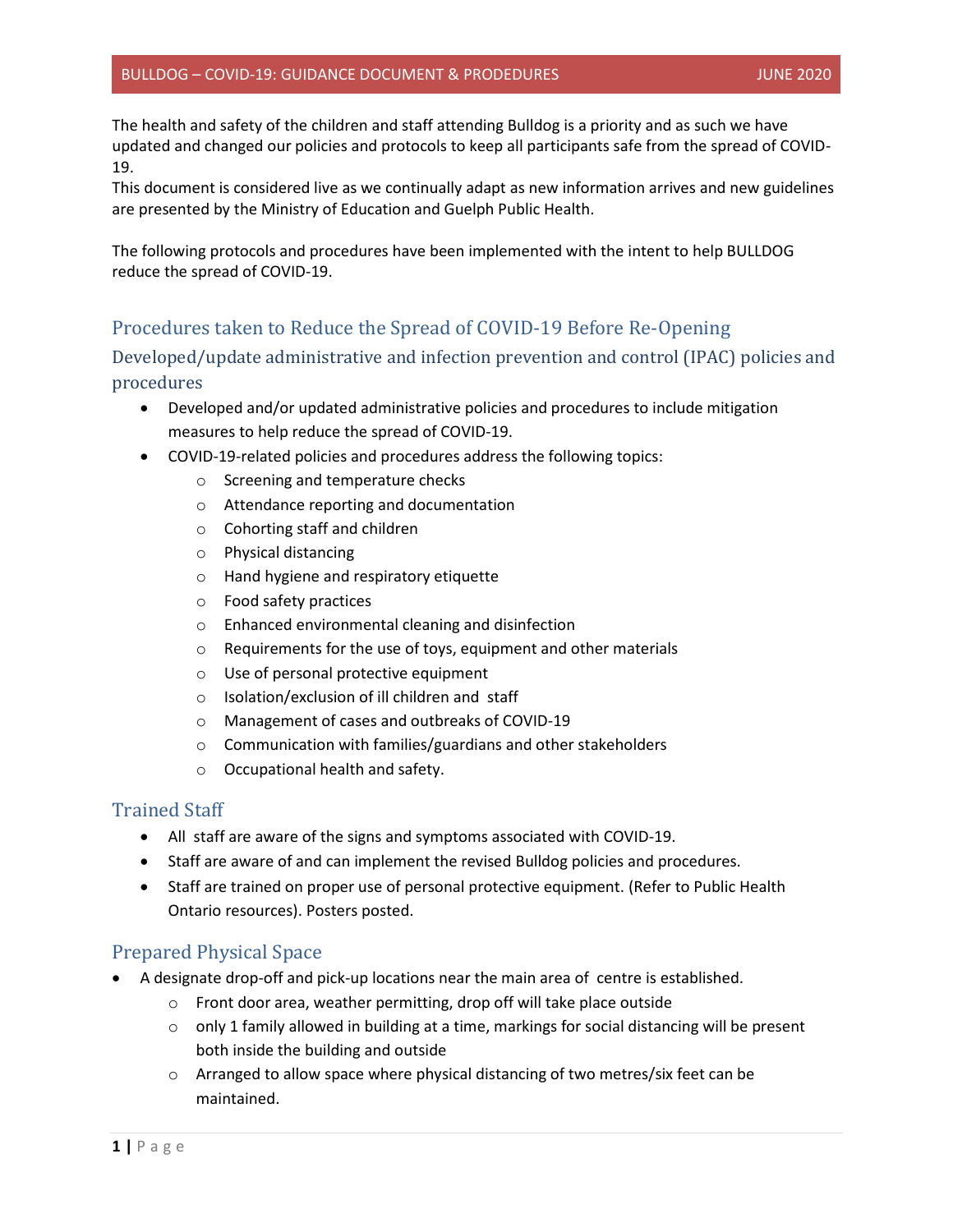#### BULLDOG – COVID-19: GUIDANCE DOCUMENT & PRODEDURES GUIDANCE 2020

- Designated an area near the main entrance as a screening station for in-person screening.
	- o The area is clearly identifiable as the screening station.
	- $\circ$  Signs posted in visible location clearly explaining the screening process and the rules and conditions for entry.
	- $\circ$  The area will allow for a minimum of two metres/six feet distance between staff conducting in-person screening and the individual being screened.
	- o Use visual markers/cues spaced two metres/six feet apart (e.g. tape on the floor, pylons, signs) is to assist children and parents/guardians to maintain a two metre distance from each other while waiting to be screened.
- Signs posted in visible locations at the designated screening station to raise awareness about health and safety measures that can help prevent the spread of COVID-19 such as:
	- o Physical Distancing
	- o Protect Yourself
	- o Information about COVID-19
	- o Wash your Hands
	- o Cover your Cough
	- o Poster for Entrances
- In the centre, increased space between seating and play areas so that children and staff can main a distance of two metres/six feet apart:
	- $\circ$  Removed extra chairs, tables and furniture to increase space in the area to allow children to spread out.
	- $\circ$  Placed tape, signs or other visual markers on floors, tables, seats and other play areas to help both staff and children visually maintain physical distancing.
	- o Color coding will be used to designate cohorts specified toys, crafts etc.

# During Active Operation

## Conduct daily screening and temperature checks of all individuals prior to entry/drop-off

- Remind staff and parents/guardians of children attending the centre that they will not attend the program when they are ill, and that they will report any symptoms associated with COVID-19 to the operator.
- Actively screen and check the temperature of children, staff and any other individuals prior to entry/arrival to the center setting. Non essential persons will not be granted entry into the building
- Screen all parents/guardians, their children, staff and residents where applicable prior to entry by asking about the following:
	- $\circ$  Do you/the child or any member of your household have any of the following symptoms: fever/feverish, new onset of cough, worsening chronic cough, shortness of breath, difficulty breathing, sore throat, difficulty swallowing, decrease or loss of sense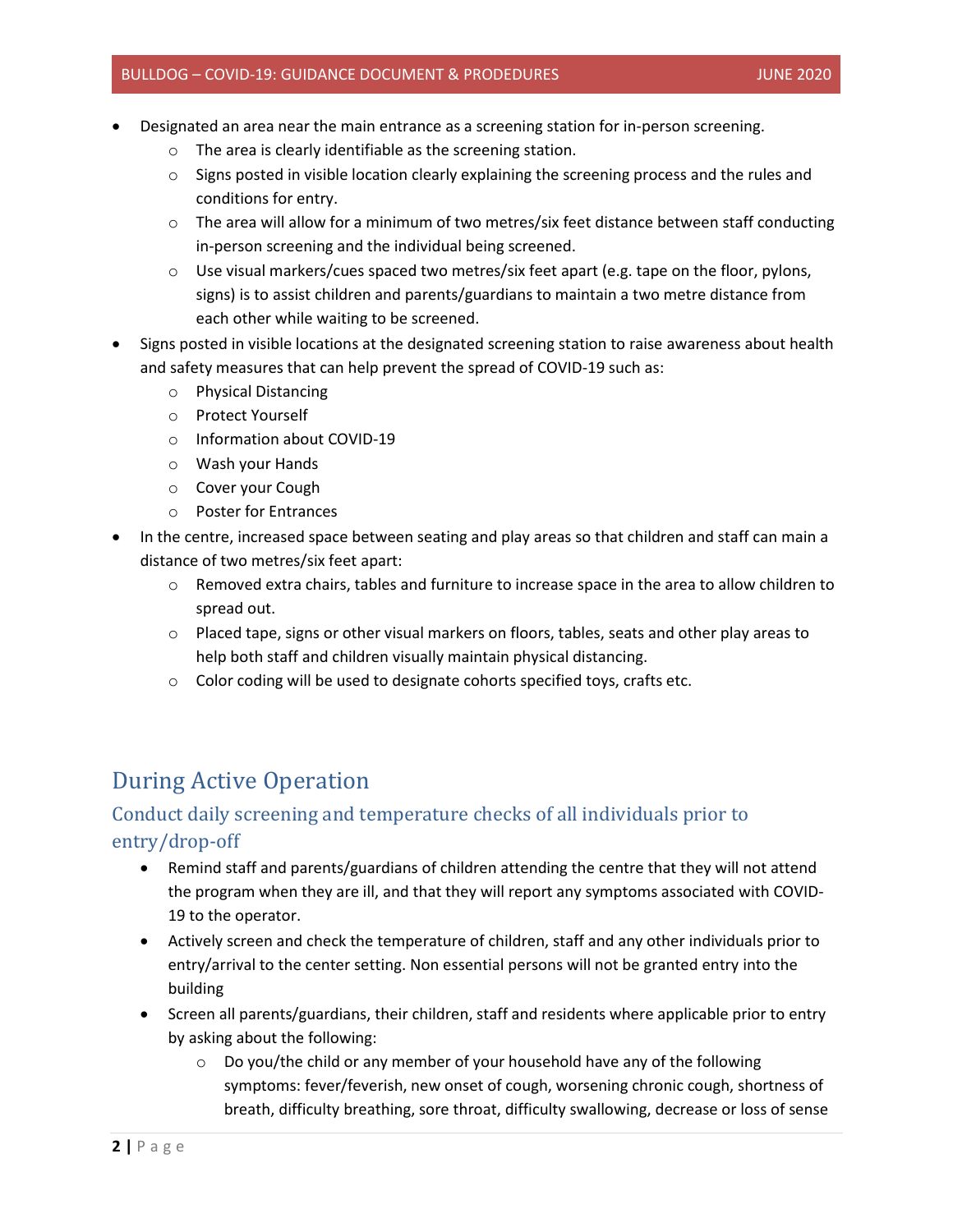of taste or smell, chills, headaches, unexplained fatigue/malaise/muscle aches, nausea/vomiting, diarrhea, abdominal pain, pink eye (conjunctivitis), runny nose/nasal congestion without other known cause?

- o Have you/the child travelled outside of Canada, including the United States, within the last 14 days?
- $\circ$  Have you/the child had close contact with a confirmed or probable COVID-19 case?
- $\circ$  Have you/the child had close contact with a person with acute respiratory illness who has been outside Canada, including the United States, in the last 14 days?
- Record screening results daily.
	- $\circ$  Operators may use and/or adapt the health screening questionnaire as a screening tool and to record individual screening results.
	- o Keep all screening records available onsite.
- Make hand sanitizer (60-70% alcohol concentration) available at the screening stations for individuals who have answered NO to all questions for use prior to entry.
- Individuals who answer YES to any of the questions will not be permitted to enter the centre.
	- $\circ$  If any person living in a home of a home answers YES to any of the questions, we cannot receive children into care, refer these individuals to visit the assessment centres (Victor Davis), local hospital or doctor for testing.
- Staff will escort children into the center after screening. Parents will not go past the screening area or enter the centre unless there is a specific need to do so and will be documented

## BULLDOG will Enhance attendance reporting practices for children, staff and all other individuals entering the centre by:

- Maintaining daily attendance records of all individuals entering the centre. This includes, but is not limited to, maintenance workers, cleaning/environmental staff, food service workers and government agency employees (e.g. public health inspectors, fire inspectors).
- Records include the following information: name, company, contact information, date, time of arrival/departure, reason for visit, rooms/areas visited, screening and temperature check results.
- Records will be updated when a child, provider or staff person is absent.
- operators will follow-up with all individuals to determine the reason for any unplanned absence, and determine if the absence is due to illness to note any symptoms (e.g. fever, sore throat, cough).
- Encourage parents/guardians of ill children and ill or unwell staff to seek COVID-19 testing at assessment centres, and to call Telehealth or their primary care provider to determine if further care is required.
- Non-essential visitors will not be permitted to enter the centre.
- Monitor attendance records for patterns or trends (e.g. children and staff in the same group or cohort absent at the same time or over the course of a few days).
- Attendance records will be available on-site at all times.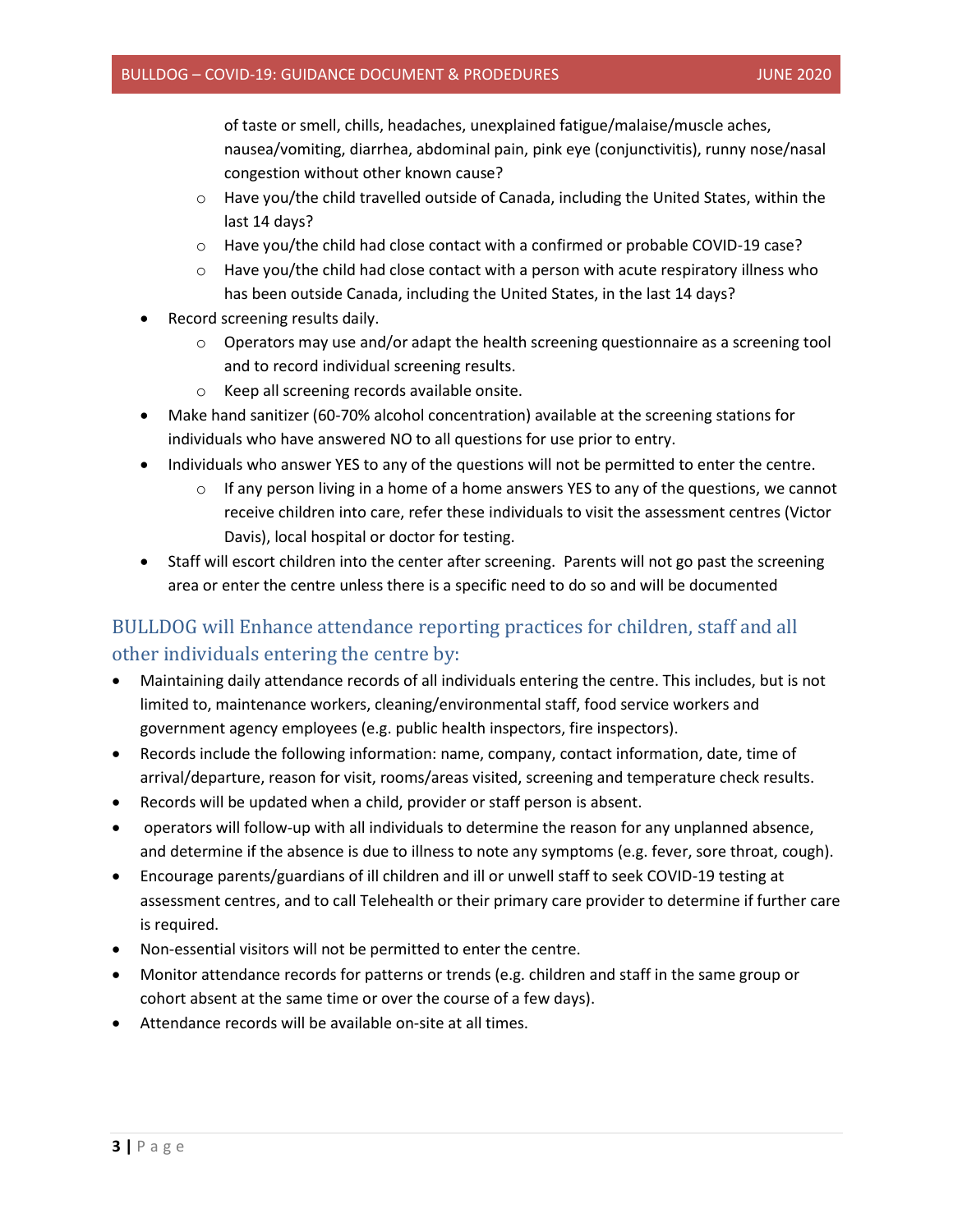## BULLDOG will assign staff and children into designated cohorts

- Maximum cohort size for each room in the centre will consist of no more than 15 individuals if available space permits physical distancing.
- Child care staff and children will be assigned to designated cohorts or groups.
- Cohorts will be designated to a specific "home room" or area.
- Programming will be planned in a manner that prevents cohorts from mixing throughout the day and over the course of the program/session.
- Stagger/alternate scheduling including:
	- $\circ$  drop-off and pick-up times to prevent parents/guardians from gathering or grouping together snack times and lunch/mealtimes
	- o use of outdoor playgrounds and play spaces by different cohorts.
- Where different cohorts are using the same indoor area (e.g. gymnasium) staff will ensure that physical distancing is maintained and that the groups do not mix.
- Staffing will be sufficient to have multiple staff assigned to one room consistently over the course of the day, and not need to move to other rooms.
- Staff will avoid covering off for colleagues assigned to different cohorts or working in different rooms/areas during lunches or breaks as best as possible:
	- $\circ$  o If a staff will cover off for a colleague in a different cohort/room (e.g. during breaks) they will do so in a manner that maintains physical distancing as best as possible, and they will use a non-medical face mask or face covering.

## BULLDOG will, practice physical distancing

- Practice physical distancing as best as possible to maintain a two metre/six feet distance between staff and children.
- Physical distancing will not compromise supervision or a child's safety.
- Encourage children to greet each other using non-physical gestures (e.g. wave or nod or a verbal "Hello") and to avoid close greetings (e.g. hugs, handshakes).
- Regularly remind children to keep "hands to yourself".
- Reinforce no sharing policies and procedures. This includes the current practice of not sharing food, water bottles or other personal items.
- Limit the number and types of personal items that can be brought into the setting and provide individual cubbies or bins for each child's belongings.
- Personal items will be clearly labelled with the child's name to prevent accidental sharing.
- Plan activities that encourage individual play and increase space between children.
- Avoid activities that involve shared objects or toys.
- Avoid activities involving singing, shouting, or speaking loudly indoors.
- Increase the distance between cots/resting mats and cribs. If space is limited, place children headto-toe or toe-to-toe.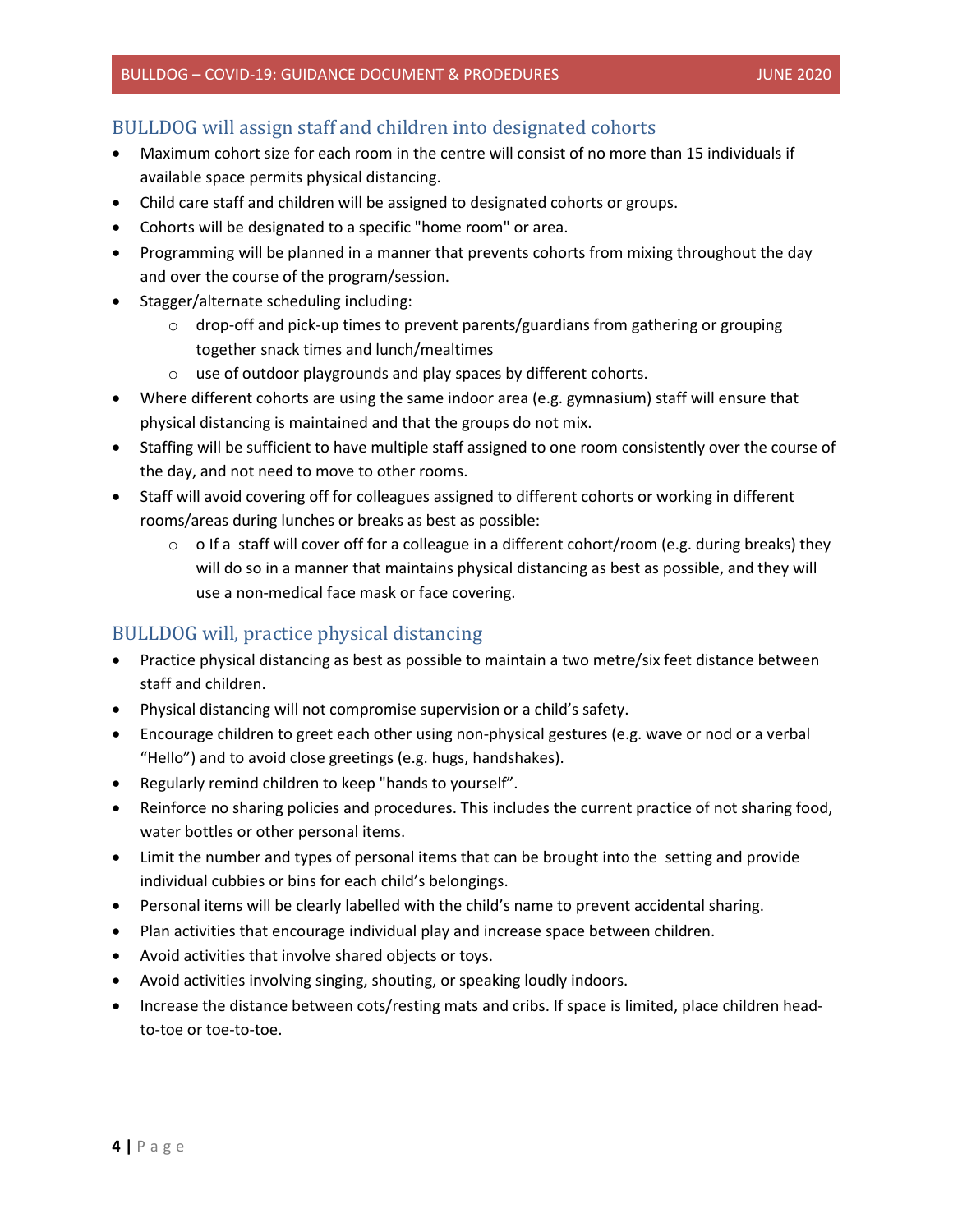## BULLDOG will promote staff and children to

## Practice hand hygiene and respiratory etiquette.

- Clean your hands thoroughly with soap and water or use hand sanitizer provided hands are not visibly soiled.
- Avoid touching your face, nose and mouth with unwashed hands.
- Cover your cough or sneeze with your elbow or a tissue. Immediately throw the tissue in the garbage and wash your hands.
- Provide additional hand sanitizer (minimum 60% alcohol concentration) stations in supervised areas where children cannot access it independently.
- staff will ensure that proper hand hygiene is practiced often and when necessary (e.g. before and after eating, after using the bathroom, after covering a cough or sneeze). This includes supervising and/or assisting children with hand hygiene.
- operators will monitor hand hygiene supplies to ensure adequate amounts of liquid soap, paper towel, hand sanitizer, tissues, and waste receptacles lined with plastic bags.

## Modify food safety practices for snacks meals/lunch time

- BULLDOG will modify meal practices to ensure that there is no self-serving or sharing of food at mealtimes.
- Meals will be brought from home and are to be provided in clearly marked containers
- If utensils are to be used to serve food, they will be cleaned using a 2 sink method where washing and rinsing are done in the first sink
- Will not provide shared utensils or items (e.g. serving spoons, condiments).
- Children will not be allowed to prepare nor provide food that will be shared with others.
- Ensure proper hand hygiene is practiced when staff are preparing food area, and for all individuals before and after eating.

## BULLDOG will Implement enhanced environmental cleaning and disinfecting practices

- Review Public Health Ontario's Cleaning and Disinfection for Public Settings fact sheet.
- Refer to Health Canada's lists of hard surface disinfectants for use against coronavirus (COVID-19) for information on disinfectants:
	- $\circ$  Disinfectants will have a Drug Identification Number (DIN). A DIN is an 8-digit number given by Health Canada that confirms it is approved for use in Canada.
	- $\circ$  Check the expiry dates of products and always follow the manufacturer's instructions.
- Chlorine bleach solutions may also be used for disinfection if appropriate for the surface.
- Prepare chlorine bleach solutions according to the instructions on the label or in a ratio of:
	- o 1 teaspoon (5 mL) bleach per cup (250 mL) of water, or
	- o 4 teaspoons (20 mL) bleach per litre (1000 mL) of water.
	- o Ensure a minimum of two minutes contact time and allow to air dry.
	- o Prepare fresh bleach solutions daily.
- Educate staff on how to use cleaning agents and disinfectants: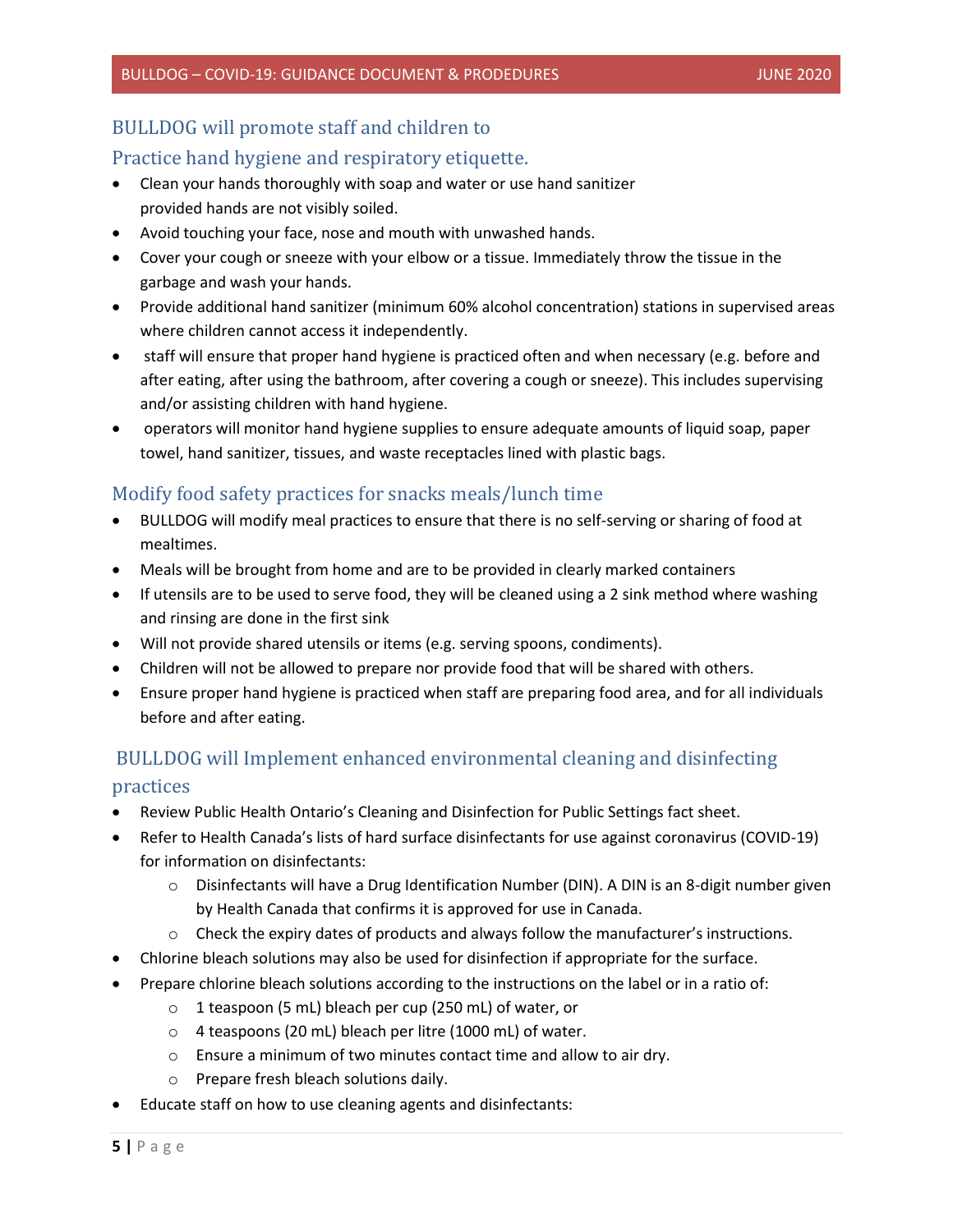- $\circ$  Required disinfectant contact times (i.e. amount of time that the product will need to remain wet on a surface to achieve disinfection).
- o Safety precautions and required personal protective equipment (PPE).
- $\circ$  Directions for where and how to securely store cleaning and disinfectant supplies.
- assign or designate staff to conduct environmental cleaning and disinfecting throughout the day.
- Clean and disinfect all high touch surfaces and objects (e.g. doorknobs, light switches, toilet handles, sink faucets and tabletops) at least twice a day or when visibly dirty.
- Clean and disinfect individual items that may be handled by more than one individual such as electronic devices, toys, and balls between users.
- Maintain logs to track cleaning and disinfecting activities for each room/area, individual/play items and sleeping equipment such as cots and cribs.

#### Requirements for the use of toys, equipment, and other materials

- Provide toys and equipment that are made of materials that can be cleaned and disinfected.
- Will not allow or use plush toys.
- Assign specific toys and play structures to one cohort if possible:
	- $\circ$  Use identification systems to prevent the sharing of items between cohorts (e.g. colour coding).
- Large play structures will only be used by one cohort at a time.
- Toys and large play structures (e.g. indoor play structures, playhouses, climbers) will be cleaned and disinfected between cohorts:
	- $\circ$  Consider using wipes to disinfect equipment and play structures that are too large for a sink or a dishwasher.
- Mouthed toys will be separated, cleaned, and disinfected immediately after the child has finished using it.
- Clean and disinfect toys in a 2 compartment sink. Toys will be washed and rinsed prior to disinfection. Using two sinks is acceptable if washing and rinsing are done in the first sink.
- Alternatively, toys can be cleaned and disinfected in a mechanical dishwasher provided that the rinse cycle reaches a minimum of 82 degrees Celsius. Only use the dishwasher in the kitchen when it is not being used for any other purposes (i.e. washing dishes, food preparation).
- Ensure required disinfectant contact times are achieved or alternatively allow toys to air dry.
- Dry toys in a designated area that is separate from bathrooms, change tables and protected from sources of contamination.
- Suspend group sensory play activities.
- Provide individualized bins or packs for art materials and supplies for each child. Label these bins to prevent sharing.

## BULLDOG staff will be trained in the use personal protective equipment

- BULLDOG will provide personal protective equipment (PPE) for use by staff when necessary.
- Staff will wear a surgical mask and eye protection (e.g. goggles, face shield):
	- o In the screening area, when screening or escorting children to area.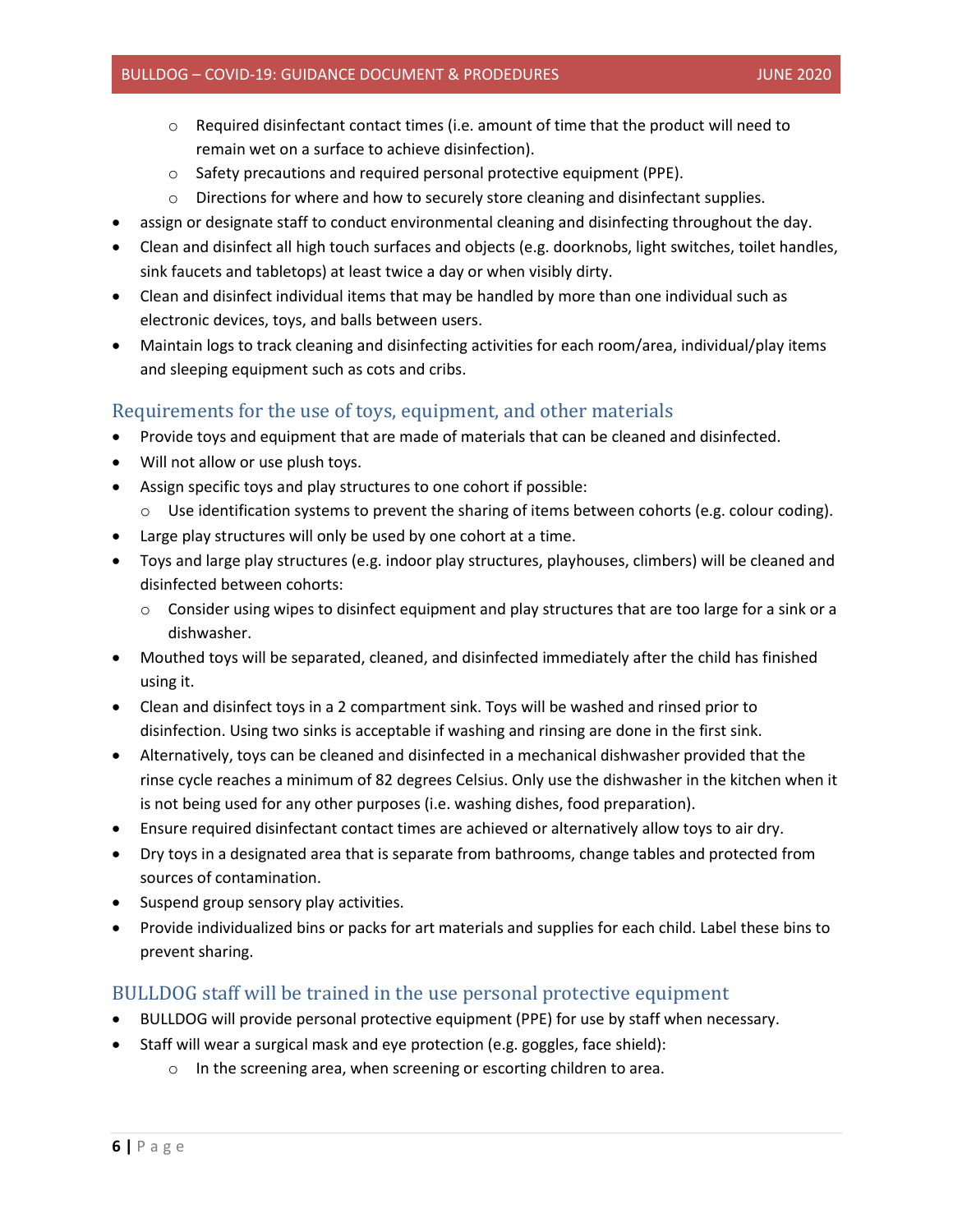- $\circ$  When cleaning and disinfecting blood or bodily fluid spills if there is a risk of splashing or droplets.
- o When caring for a sick child or a child showing symptoms of illness.
- Staff will wear a mask (medical or non-medical) or face covering at other times when physical distancing cannot be maintained, including, but not limited to:
	- $\circ$  Providing direct care (e.g. feeding, assisting a child with hand hygiene, diapering).
	- o Consoling an upset child.
	- o Assisting a child with dressing or changing clothes.
- Gloves will be worn when it is anticipated that hands will come into contact with mucous membranes, broken skin, tissue, blood, bodily fluids, secretions, excretions, contaminated equipment or environmental surfaces.

#### BULLDOG will, isolate children and staff that become ill while attending the centre

- Recommend that staff and children with symptoms of COVID-19 attend an assessment centre for testing as soon as possible, and to self-isolate at home until their result is available.
- If a child becomes ill with symptoms while in care, immediately separate them from the rest of their group in a designated room (or space in a home setting) and supervise the child until they are picked-up.
- Notify parents/guardians or emergency contacts to pick up the ill child as soon as possible.
- The designated room/space will have a handwashing sink or hand sanitizer (70-90% alcohol concentration) available.
- Provide tissues to the ill child to help support respiratory etiquette.
- Open outside doors and windows to increase air circulation in the area if it can be done so safely.
- Children older than two years will wear a mask (if tolerated) and they are able to use it properly (e.g. donning and doffing carefully, avoiding touching while on).
- Staff supervising the ill child will maintain physical distancing as best as possible and wear personal protective equipment including surgical mask. Reporting will be implemented to the regional Health Unit and the Ministry of Education including a serious occurrence report.
- Clean and disinfect the area immediately after the child with symptoms has been sent home.
- Staff and children who were exposed to an individual who became ill with symptoms (i.e. suspected COVID-19 case) will continue to be grouped together (i.e. cohorted) and monitored for signs and symptoms of illness:
	- $\circ$  Supervisors will inform parents/guardians of children who were exposed to the ill child and advise that they will monitor their child for symptoms.
	- $\circ$  Staff will not work in other settings. They will also be advised to avoid being in contact with vulnerable person or settings where there are vulnerable persons.
- staff and children exposed to a confirmed case of COVID-19 will be excluded from the setting for 14 days:
	- $\circ$  These individuals will self-isolate at home and monitor for symptoms for the next 14 days.
	- o Individuals who have been exposed to a confirmed case of COVID-19 will get tested as soon as any symptoms develop.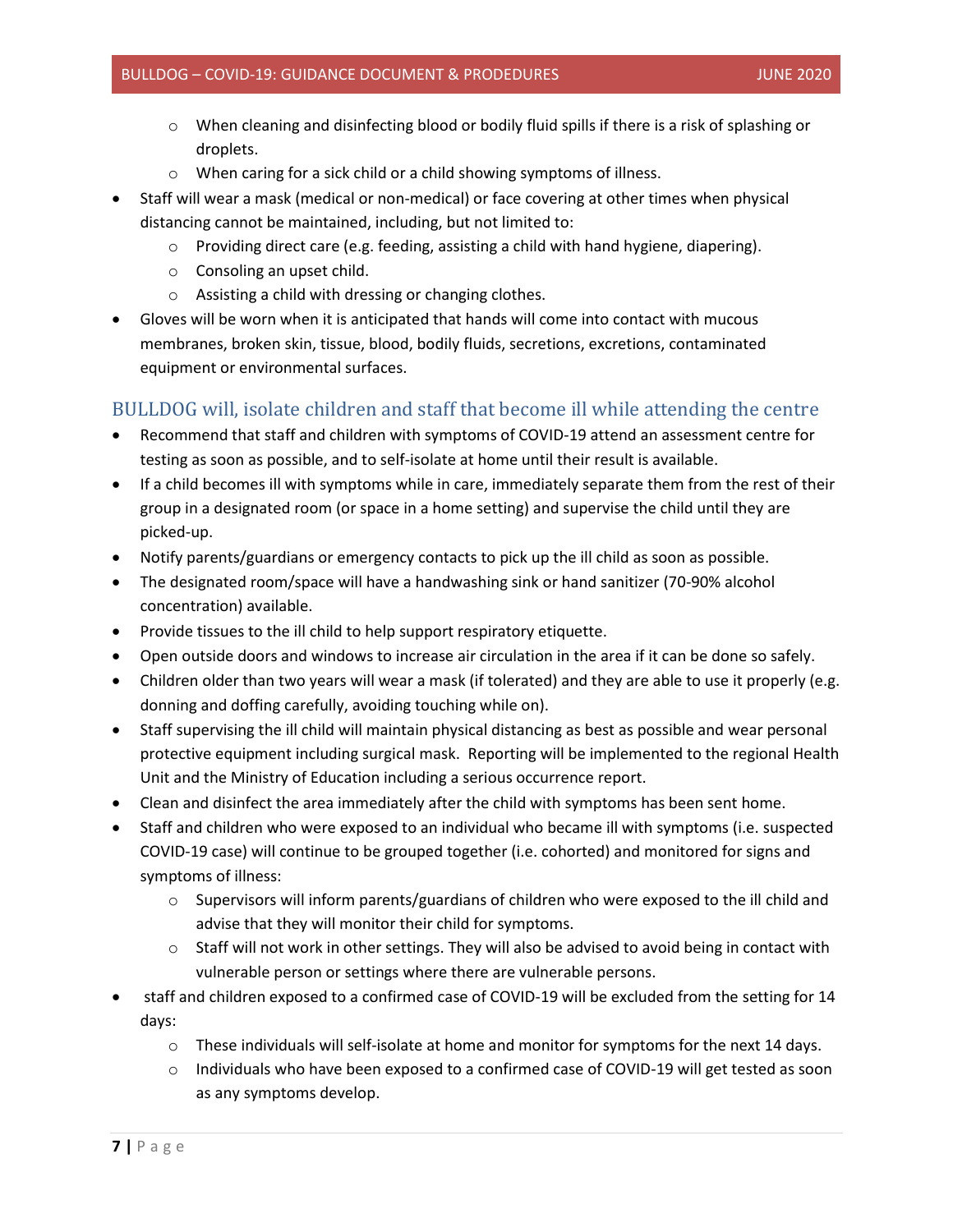$\circ$  If asymptomatic, individuals who have been exposed are also encouraged to get tested any time within 14 days of the potential exposure. They will need to continue to self-isolate for 14 days even if the test is negative.

## Report cases and outbreaks to Guelph, Dufferin, Wellington Public Health

- Centres will immediately report the following to GDW Public Health:
	- o Any child/staff suspected &/or Clusters of suspected cases (e.g. two or more children or staff with COVID-19 symptoms within a 48-hour period).
	- o Cases of COVID-19 among staff or child attendees that are laboratory-confirmed or probable symptoms occurring among a staff or child who has been exposed to a person with confirmed COVID-19.
- Notify Ministry of Education and file a serious occurrence report.

## Modify and increase communication with families/guardians and other stakeholders

- Develop and implement communication platforms to provide program information and protocols on health and safety measures (e.g. screening practices, physical distancing, staying home if you're sick). Communication platforms may include the websites, email, or social media accounts.
- Use telephone or video conferencing when possible for meetings between staff and with parents/guardians.
- Post signs at all entrances instructing participants and their families not to enter if they are sick.
- Communicate with stakeholders such as building owners/property managers (e.g. programs that operate in shared spaces in schools or apartment buildings) on a routine basis to provide updates about policies and procedures and to align any gaps or concerns regarding IPAC practices.

Note: this is a live document that may require updates and changes at any given time.

Back to School – adaptations

Before School

All children will be screened prior to entry, records will be kept on premises and available.

Staff will wear both face shield and mask at all times. As per School Board policies, all children will wear masks unless there is a medical reason they are unable.

Buses- clear direction has not been provided for busing at this time and we are unsure if we can charter a bus for Ken Danby & WCW. Bulldog will maintain 2 buses in order to provide spacing within the bus.